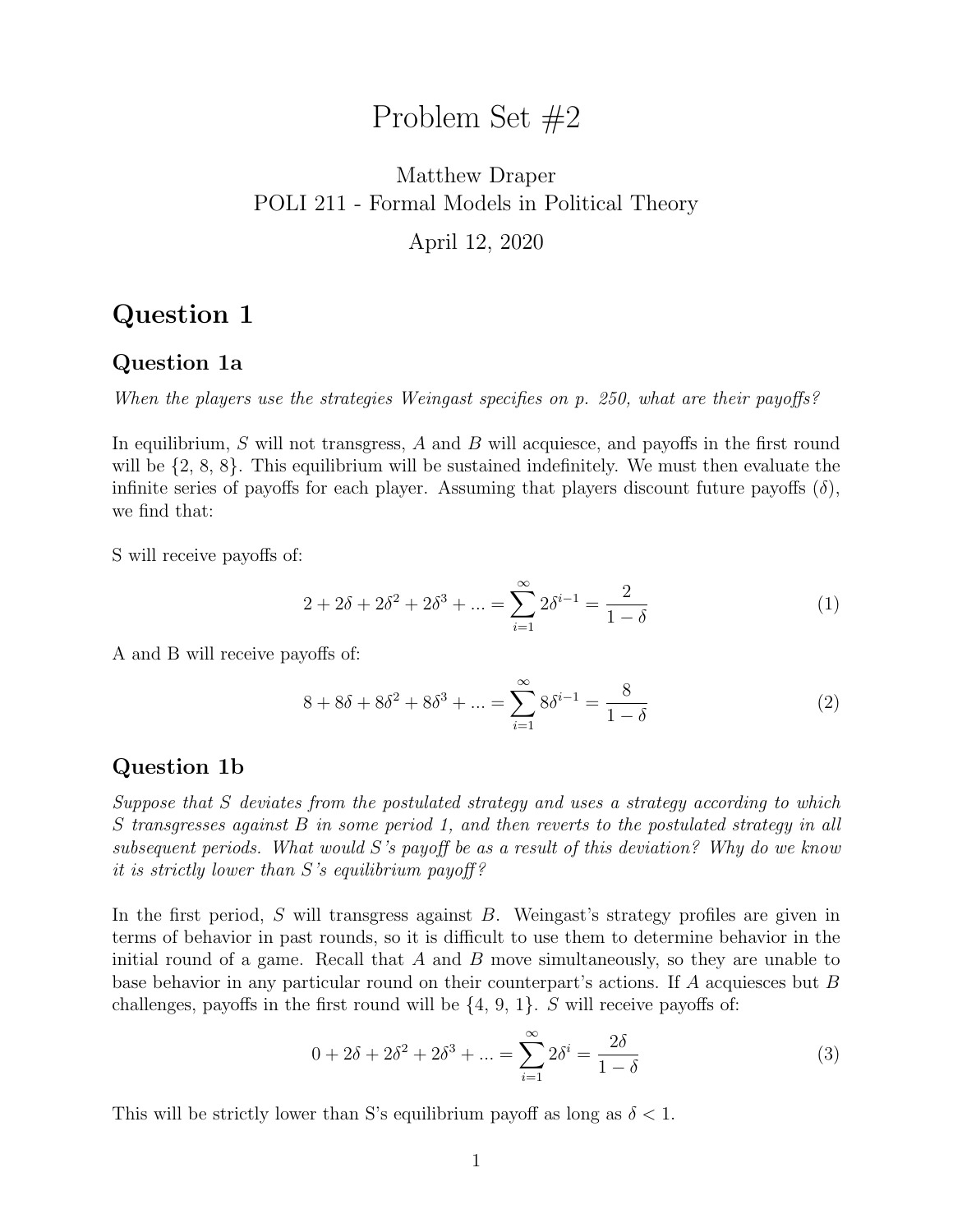#### Question 1c

Is there any other alternative to A's equilibrium strategy that we should check in order to verify that A cannot profitably deviate from the equilibrium strategy in any subgame, given the strategies S and B use? Explain.

Assuming that this question takes up the postulated deviation by S in part 1b above, imagine that A were to acquiesce to S's transgression against B in the first round. Payoffs will be  $\{4, 9, 1\}$ . We know that in subsequent rounds S will transgress against both, and that A's best response to this will be to acquiesce (for a payoff of 2), and we also know that this equilibrium will be sustained thereafter with payoffs  $\{8, 2, 2\}$  in subsequent periods. A would thus receive a payoff stream of:

$$
9 + 2\delta + 2\delta^2 + 2\delta^3 + \dots = 9 + \sum_{t=1}^{\infty} 2\delta^t = 9 + \frac{2\delta}{1 - \delta}
$$
 (4)

If instead A were to follow the postulated equilibrium strategy and challenge following the transgression by S against B, payoffs would be  $\{0, 7, 7\}$ . A would thus receive a payoff stream of:

$$
7 + 8\delta + 8\delta^2 + 8\delta^3 + \dots = 7 + \sum_{t=1}^{\infty} 8\delta^t = 7 + \frac{8\delta}{1 - \delta}
$$
 (5)

The payoff from pursuing the deviation will be strictly lower than the payoff from following the equilibrium strategy if and only if the following inequality is true:

$$
7 + \frac{8\delta}{1 - \delta} > 9 + \frac{2\delta}{1 - \delta} \tag{6}
$$

This inequality simplifies to:

$$
\frac{6\delta}{1-\delta} > 2\tag{7}
$$

$$
\delta > \frac{1}{4} \tag{8}
$$

As a result, we see that A has no incentive to deviate in the subgame arising after S transgresses against B only for values of  $\delta$  greater than  $\frac{1}{4}$ . We have examined the only deviation that offers A a higher payoff in the initial period (*i.e.* the only "interesting" deviation where the tradeoff will depend on the value of  $\delta$ ). The proposed equilibrium is thus subgameperfect.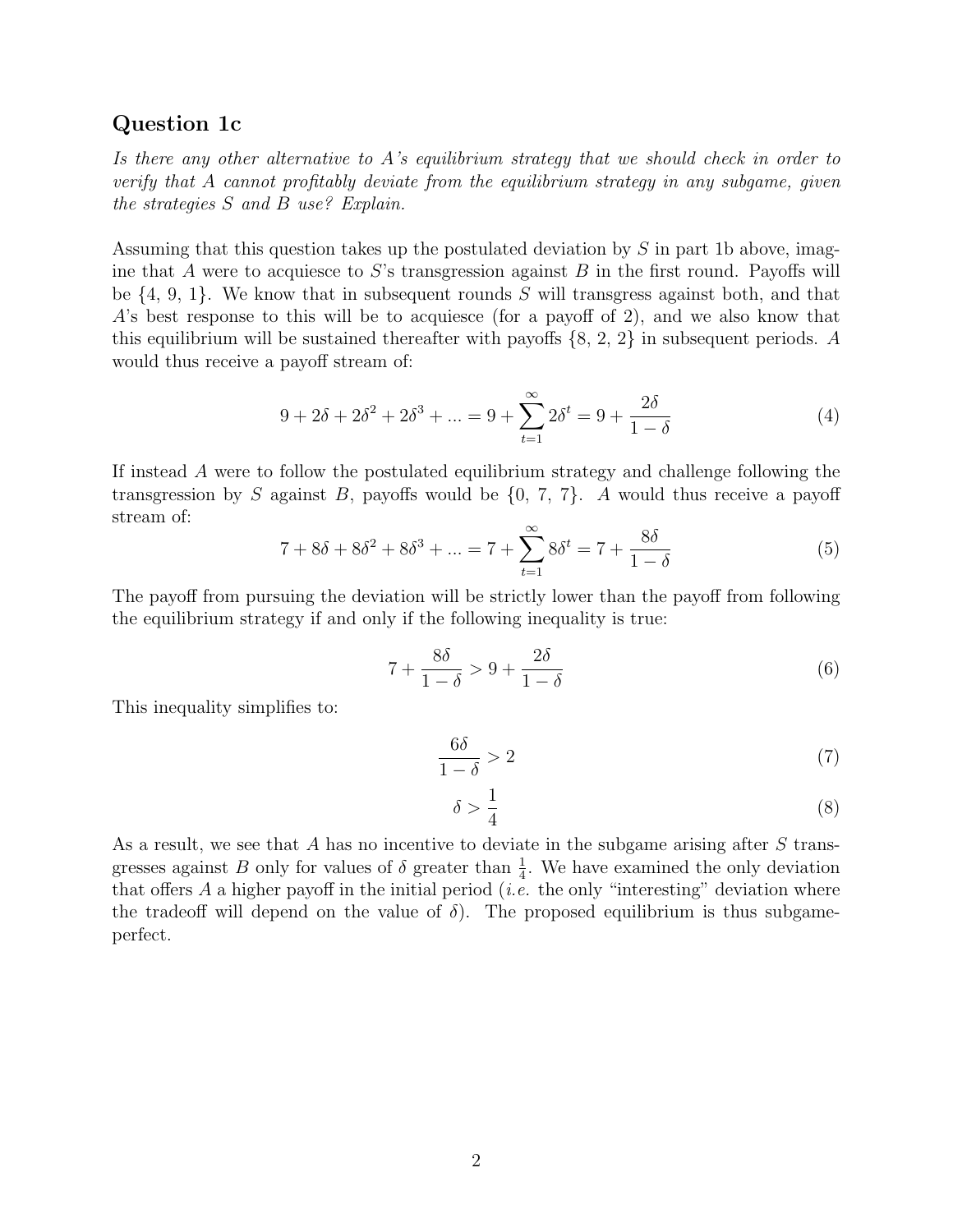# Question 2

Weingast introduces the second version of the model with the following comment:

"Model 1 allows no differentiation between the two groups, abstracting from the diversity of opinion about the appropriate boundaries of the state and hence about what actions constitute a transgression" (p. 248).

He describes one of the equilibria to the repeated game in similar terms:

"An important property of this equilibrium is that it supports a social consensus: All citizens hold the same views about transgressions and citizen duty. It thus respects a Lockean principle of active resistance to the sovereign in the face of transgressions" (p. 251).

## Question 2a

Set aside Weingast's model for a moment. In general, is there a difference between opinions and views, on the one hand, and actions, choices, or strategies, on the other? How would you explain the difference? What is a consensus?

Yes. While actions, choices and strategies are ultimately based on opinions and views, in contexts of strategic interaction the correspondence is not straightforward. In these contexts, actions are a function of our own views and the anticipated actions of others. This means that we cannot infer beliefs (opinions and views) from actions in strategic contexts.

## Question 2b

In Weingast's models, do the subjects have different views, or opinions, about anything? Explain.

It is difficult to say. Weingast certainly thinks so; he explicitly states that "these equilibria can be interpreted in terms of the implicit notion of citizen duty [or] ... passive obedience because citizens believe the sovereign rules by divine right" (249-250). But for the reasons given in 2a above, I am not so sure. Because Weingast's payoff structure is common knowledge, this seems to imply consensus on the very thing that he argues varies by individual in his model - the content of the idea of a "transgression against rights". So the model either assumes that we all agree on what counts as a transgression against rights, or (if the payoffs encode satisfaction from different states of the world) makes very strong assumptions about the extent to which we understand (have perfect information about) our peers' preferences and how they would react to the sovereign's actions. Payoffs are common knowledge, and they have to represent either a consensus on what transgressions are or consensus on how transgressions would be mediated through preferences. I think Weingast would opt for the latter interpretation, but since each group couldn't infer the preferences of other groups from those group's actions the assumption seems to be artificially driving the result.